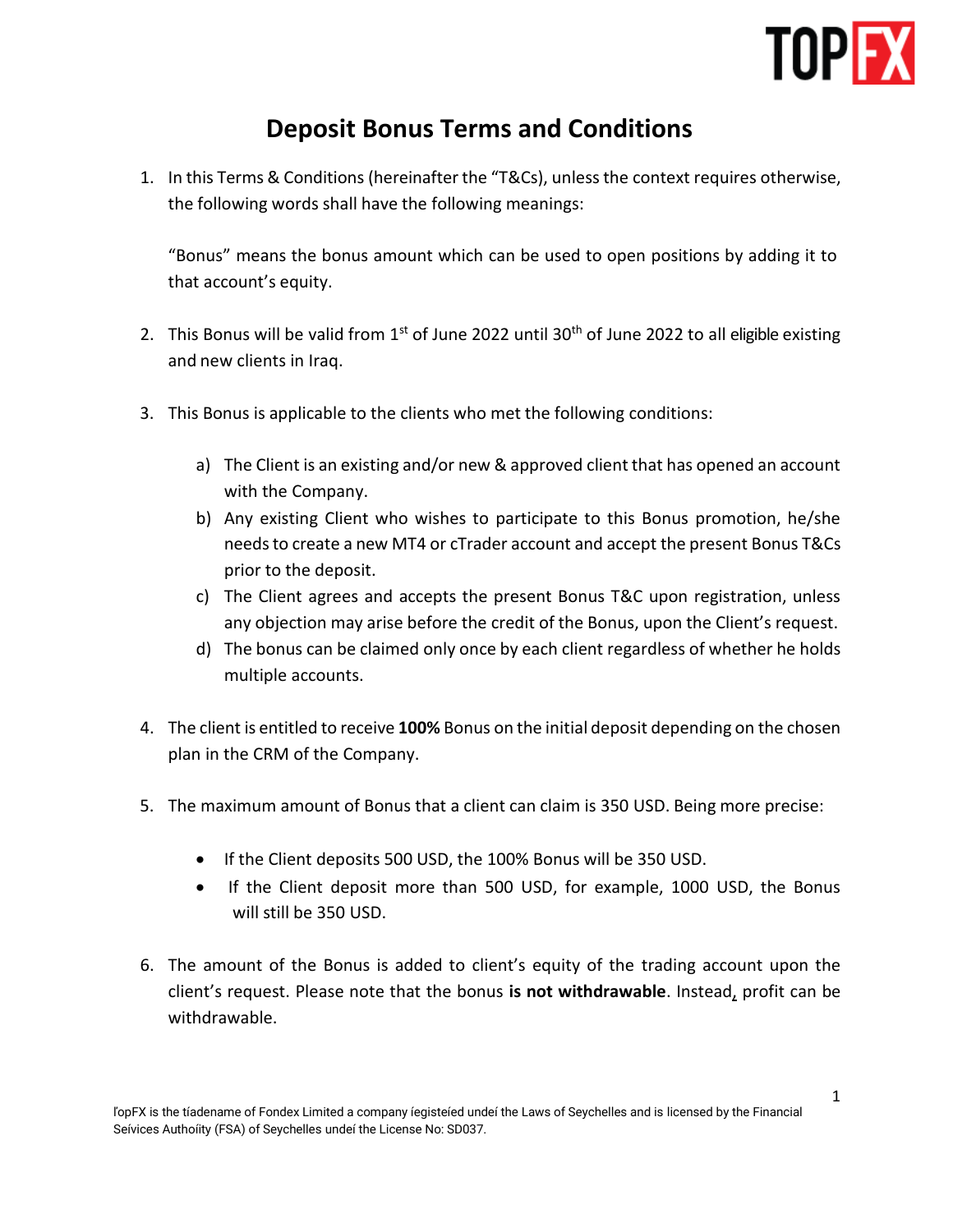

- 7. In the event that the Client wishes to withdraw any amount of his own funds from an MT4 account (i.e. deposits and/or profits) then the full Bonus amount will be removed instantly.
- 8. The Bonus in MT4 may also be removed in full by TopFX or following a Client's withdrawal request or request to transfer funds between accounts at TopFX (whenever that request is made) and immediately prior to the fulfilment (if fulfilment is possible) of the request.
- 9. In cTrader, "Total Bonus" is the total bonus added to the Client's account as equity similar to MT4 but the maximum available usable bonus, called, Active Bonus at any time is described by the formula MIN (total bonus; cash equity), where cash equity is equity minus Active Bonus.
- 10. In cTrader, "Total Bonus" will not be removed when the client withdraws, transfers or requests such transactions but as per clause 8, Active Bonus will be reduced if Cash equity is reduced and is below Total Bonus given. Active Bonus may fluctuate as Cash Equity fluctuates, i.e. will be reduced and be equal to Cash Equity if Cash Equity is reduced below the Total Bonus given, and may increase back up to the Total Bonus if Cash Equity exceeds Total Bonus.
- 11. In cTrader, "Total Bonus" is converted to real cash balance by actively trading, with the conversion rate being 1 USD per 100k USD volume (or equivalent).
- 12. In order to claim the Bonus offered by TopFX, the Client should set up an account with TopFX and then send a request to [support@topfx.com.sc.](mailto:support@topfx.com.sc) Subject to compliance with the conditions set out herein, the Client will receive his/her Bonus. Where the Company specifically agrees otherwise, the Client must request his/her Bonus within the first 2 business days from the date of each deposit date he makes into his/her account. If the Client starts trading in an account before he requests his/her Bonus within the period specified above and before his/her Bonus is deposited, the Client will not be entitled to the Bonus. It should be noted that the Bonus will be credited to the Client's account usually withing 24 hours upon receiving Client's Bonus request email.
- 13. Following receipt of the Bonus, if the Client requests a withdrawal of funds from his/her account or requests a transfer of funds from one TopFX account to another TopFX may:
	- a) TopFX shall be entitled, prior to the fulfilment of such request, at its sole

ľopFX is the tíadename of Fondex Limited a company íegisteíed undeí the Laws of Seychelles and is licensed by the Financial Seívices Authoíity (FSA) of Seychelles undeí the License No: SD037.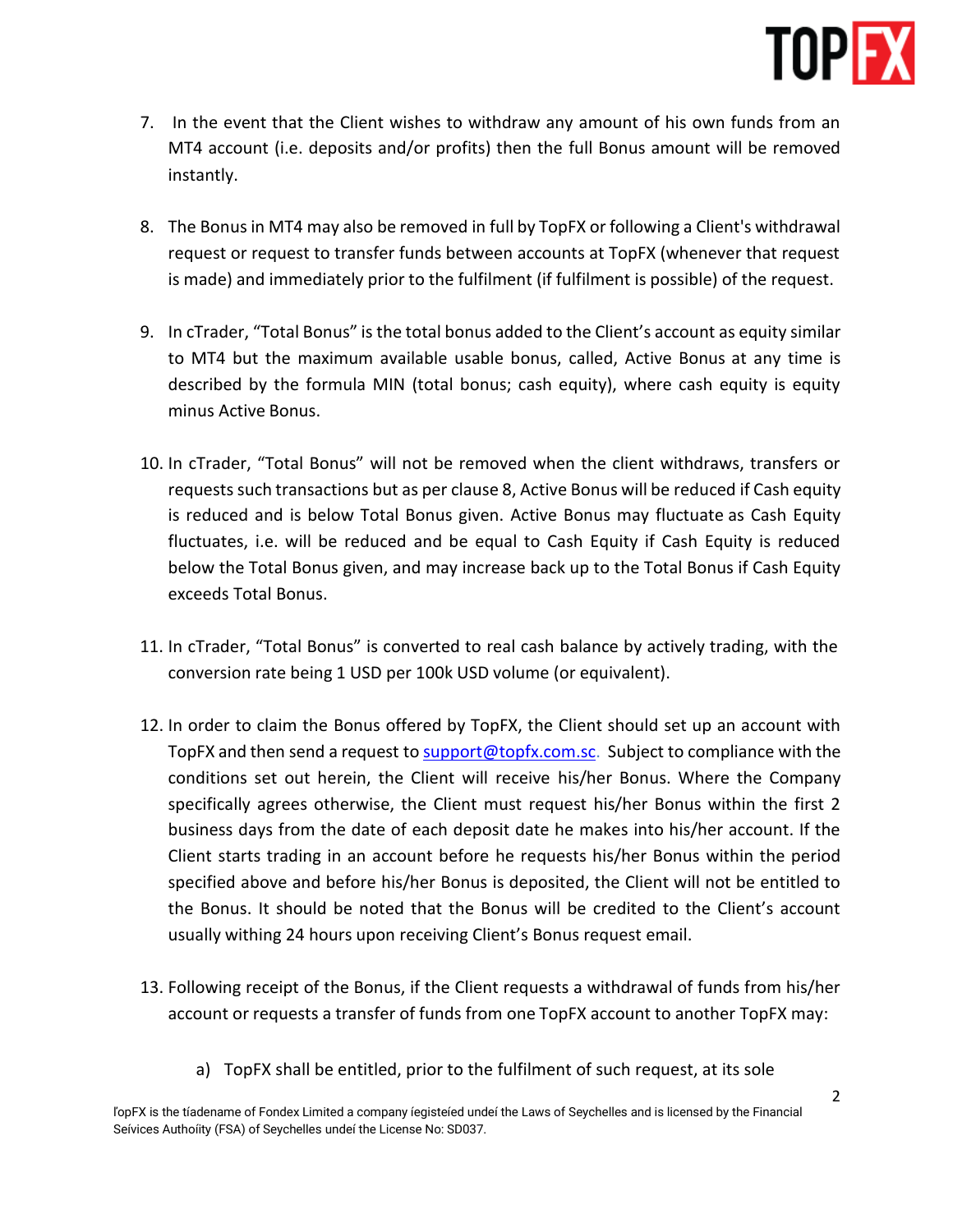

discretion, to remove from the Client's account a sum which equals the Bonus previously granted. If there are insufficient funds in the Client's account to enable the removal of a sum equaling the Bonus, TopFX shall be entitled to remove all sums in the account; or

- b) Prior to the fulfilment of such request, at its complete sole discretion, to remove from the Client's account a sum which equals the Additional Bonus. If there are insufficient funds in the Client's account to enable the removal of a sum equaling the Additional Bonus, TopFX shall be entitled to remove all sums in the account.
- 14. This deposit bonus program intends to protect the Clients Account from drawdown periods. The Bonus increases Account Equity and is usable until Stop-Out Levels, (i.e. account balance can go negative and still be able to trade if Balance + Unrealized P&L + Bonus is enough to support the account's Margin)**.**
- 15. The Company has the right to withdraw without prior notice the Bonus or profit gained from it, if:
	- In case where breach of the T&Cs and any other policy of the Company occurs;
	- In the event where the bonus is not removed when a withdrawal has been requested or processed and the Client proceedsto trade using bonus credit asthe majority of his trading balance;
	- The Company has reasonable grounds to believe a misuse of the Bonus T&C;
	- Client withdraws any amount of initial and/or any subsequent deposits without trading activity.
- 16. The Company reserves the right, as it in its sole discretion deems fit, to alter, amend, suspend, cancel or terminate the Bonus, or any aspect of the Bonus, at any time. Under no circumstances shall the Company be liable for any consequences of any alteration, amendment, suspension, cancelation or termination of the Promotion.
- 17. Any indication or suspicion of fraud, manipulation, cash-back arbitrage, or other forms of deceitful or fraudulent activity in a client's account or multiple account with the Company or otherwise related or connected to the Bonus will nullify any and all transactions carried and/or profits or losses garnered therein. The Company reserves the right, at its sole discretion, to disqualify any individual that misuses or attempts to misuse the Bonus Promotion, or breaches the present T&Cs and/or any of Business Terms and to cancel all